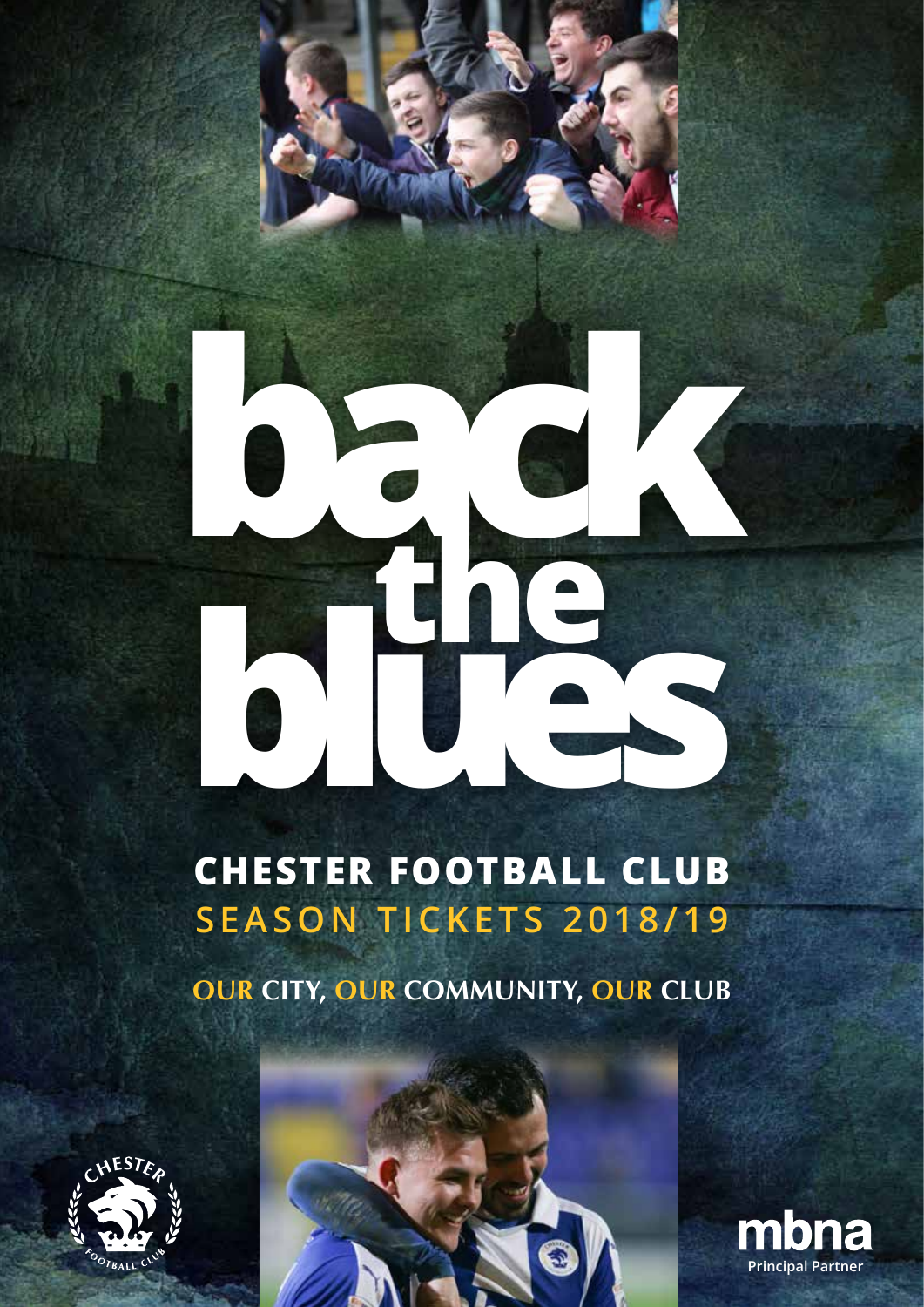# **back** ablues

### **Chester Football Club can announce our season ticket prices for the 2018-19 campaign with price cuts and new initiatives to attract families and younger fans as the club focuses on the future.**

Following the disappointment of relegation from the National League, the Blues need your support more than ever ahead of an exciting rebuild with a determination to once again give the city a team to be proud of.

Early bird prices giving tremendous value will be available until 29th June with discounts offering **4 free games** for adults and concessions and an incredible **11 FREE games** for 5-21-year-olds.

The club is excited to launch a new **£10 season ticket for under 12s** in the Swettenham Chemists Family Zone and, with a new home shirt on sale soon, special bundles offering under-18s a shirt and season ticket for just £55 have been announced.

**Early bird season tickets for adults have been reduced** to £200 (standing) and £250 (seating) and concessions are £170 (standing) and £200 (seating) while prices for 18-21 and 5-17 year olds have been cut to £100 and £30 respectively in all areas and admission remains **FREE** for children under five.

Following the early bird deadline, season tickets will remain on sale at the full price, which is also a **reduction** on the current campaign.

Matchday admission prices have also been announced with adults **reduced** to £12 (standing) and £15 (seating) and concessions frozen at £10 (standing) and £12 (seating). Prices for 18- 21 and 5-17 year olds are £10 and £3 respectively in all areas while under 12s can watch the action for £1 in the Swettenham Chemists Family Zone.



 $n<sub>1</sub>$ ia

# **WAYS TO BUY YOUR SEASON TICKET**

### **In Person**

Ticket office opening times: **Monday to Friday 10am - 4pm**

## **Online**

Download our season ticket form from **www.chesterfc.com** or scan the enclosed form and email to **fans@chesterfc.com**



**By Phone**

You can call the ticket office on **01244 371376**

Opening times are: **Monday to Friday 10am - 4pm**

### **By Post**

Complete a season ticket renewal form and return to:

**Chester FC, Swansway Chester Stadium, Bumpers Lane, Chester CH1 4LT**

# **HOW YOU CAN PAY**

**We accept real money!** Including Cash, Credit and Debit Cards

**Direct Debit:** If you wish to spread the cost of your season ticket into monthly payments you can subscribe to our Chester FC Season Ticket payment plan that allows you to spread the cost over 2/3 months\*

This offer will be available for the early bird price period only. For full details visit **www.chesterfc.com/seasontickets** 

*\*3 months payment plan only available to Season Ticket renewals on or before Thursday 17th May - the 2 month instalment plan will apply to other Direct Debit plan applications after this date and payments to be made in June and July.*

*(Please note proof of age/identity may be required to verify entitlement and existing season ticket holders may be asked to present their 2017/18 season ticket book)*

# **DISABLED SUPPORTERS**

Disabled supporters should pay the appropriate category price and where required a carer will be granted a free ticket.



### **Early Bird** from **Tuesday 8th May 2018.** to **Friday 29th June 2018.**

**Friday 22nd June 2018** is also the deadline for existing season ticket holders to reserve their seats.

> **General Sale** from **Monday 2nd July 2018.**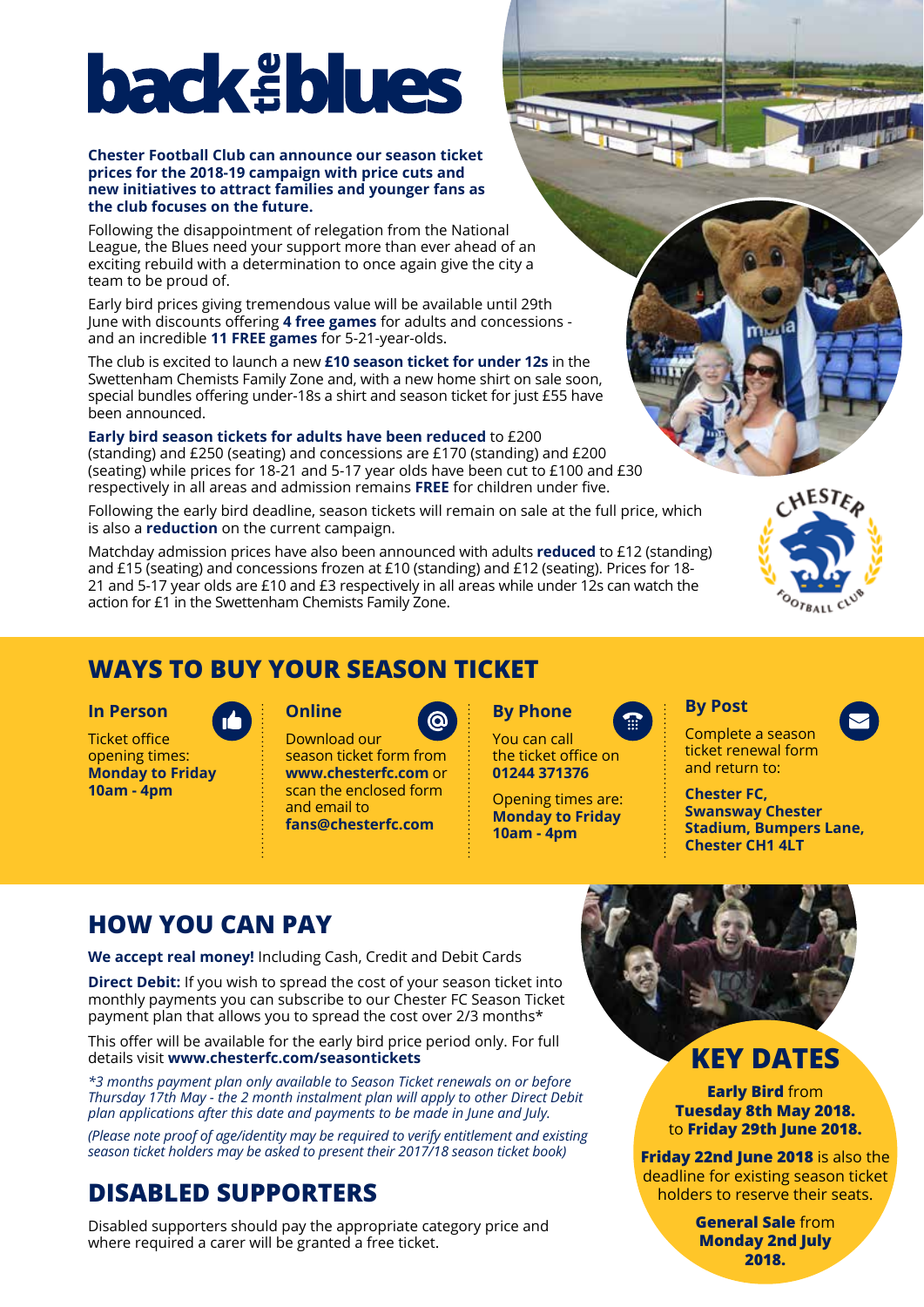

# **SEASON TICKETS PRICES 2018/19**

| <b>Stand</b>                                                                                                                                 | <b>Category</b>                                                                                                                                             | <b>Early Bird</b>          | <b>Full Price</b><br>£                                                                                                                                                                                                           | <b>Early bird</b><br><b>Free Games</b> | <b>Matchday</b><br>admission |  |  |  |
|----------------------------------------------------------------------------------------------------------------------------------------------|-------------------------------------------------------------------------------------------------------------------------------------------------------------|----------------------------|----------------------------------------------------------------------------------------------------------------------------------------------------------------------------------------------------------------------------------|----------------------------------------|------------------------------|--|--|--|
| <b>HARRY</b><br><b>MCNALLY</b><br><b>TERRACE</b><br><b>STANDING</b>                                                                          | <b>Adults</b>                                                                                                                                               | £200                       | £225                                                                                                                                                                                                                             | $\overline{\mathbf{4}}$                | £12                          |  |  |  |
|                                                                                                                                              | Concessions*                                                                                                                                                | £170                       | £195                                                                                                                                                                                                                             | $\overline{\mathbf{4}}$                | £10                          |  |  |  |
|                                                                                                                                              | <b>18 - 21 YRS</b>                                                                                                                                          | £100                       | £125                                                                                                                                                                                                                             | $\overline{\mathbf{4}}$                | £10                          |  |  |  |
|                                                                                                                                              | 5 - 17 YRS                                                                                                                                                  | £30                        | £50<br>(£55 with home shirt) (£75 with home shirt)                                                                                                                                                                               | 11                                     | £3                           |  |  |  |
|                                                                                                                                              | <b>Under 5</b>                                                                                                                                              | <b>FREE</b>                | <b>FREE</b>                                                                                                                                                                                                                      |                                        | <b>FREE</b>                  |  |  |  |
| <b>RED INSURE</b><br><b>STAND</b><br><b>AND</b><br><b>SWETTENHAM</b><br><b>CHEMISTS</b><br><b>COMMUNITY</b><br><b>STAND</b><br><b>SEATED</b> | <b>Adults</b>                                                                                                                                               | £250                       | £275                                                                                                                                                                                                                             | 4                                      | £15                          |  |  |  |
|                                                                                                                                              | Concessions*                                                                                                                                                | £200                       | £225                                                                                                                                                                                                                             | 4                                      | £12                          |  |  |  |
|                                                                                                                                              | 18 - 21 YRS                                                                                                                                                 | £100                       | £125                                                                                                                                                                                                                             | $\overline{4}$                         | £10                          |  |  |  |
|                                                                                                                                              | 5 - 17 YRS                                                                                                                                                  | £30                        | £50<br>(£55 with home shirt) (£75 with home shirt)                                                                                                                                                                               | 11                                     | £3                           |  |  |  |
|                                                                                                                                              | <b>Under 5</b>                                                                                                                                              | <b>FREE</b>                | <b>FREE</b>                                                                                                                                                                                                                      |                                        | <b>FREE</b>                  |  |  |  |
|                                                                                                                                              | *NEW* FAMILY ZONE in Swettenham Chemists Community Stand<br>$5 - 11 - 10$<br>5-11 £10 (£35 includes new home shirt), Under 5s FREE<br><b>Under 5 - FREE</b> |                            |                                                                                                                                                                                                                                  |                                        |                              |  |  |  |
| <b>CONCESSIONS</b><br><b>DEFINITION</b>                                                                                                      | Concessions for match day tickets include: Senior citizens / Student card holders /<br>Unemployed with proof of unemployment / Armed Forces                 |                            |                                                                                                                                                                                                                                  |                                        |                              |  |  |  |
| <b>LEGENDS</b><br><b>LOUNGE</b><br><b>MEMBERSHIP</b><br><b>LIMITED</b><br><b>AVAILABILITY</b>                                                | <b>ADULTS</b>                                                                                                                                               | £525<br>(inclusive of VAT) | To include - executive seating, lounge access,<br>tea and coffee before the game and at half<br>time, programme and team sheet, for all home<br>league fixtures discounted lounge access for<br><b>Cup Games and Hospitality</b> |                                        |                              |  |  |  |



- **• The club will be contacting all existing season ticket holders to outline the details of next season's offers and ensure the renewal process is easier for supporters.**
- **• Please note supporters aged 5-17 and 18-21 should pay on turnstiles as normal, however are requested to have proof of identity or age if asked by the turnstiles operator.**
- **• Disabled supporters' carers will be admitted free of charge.**
- **• Students, unemployed and Armed Forces concessions tickets should be purchases from the Ticket Office prior to the game.**